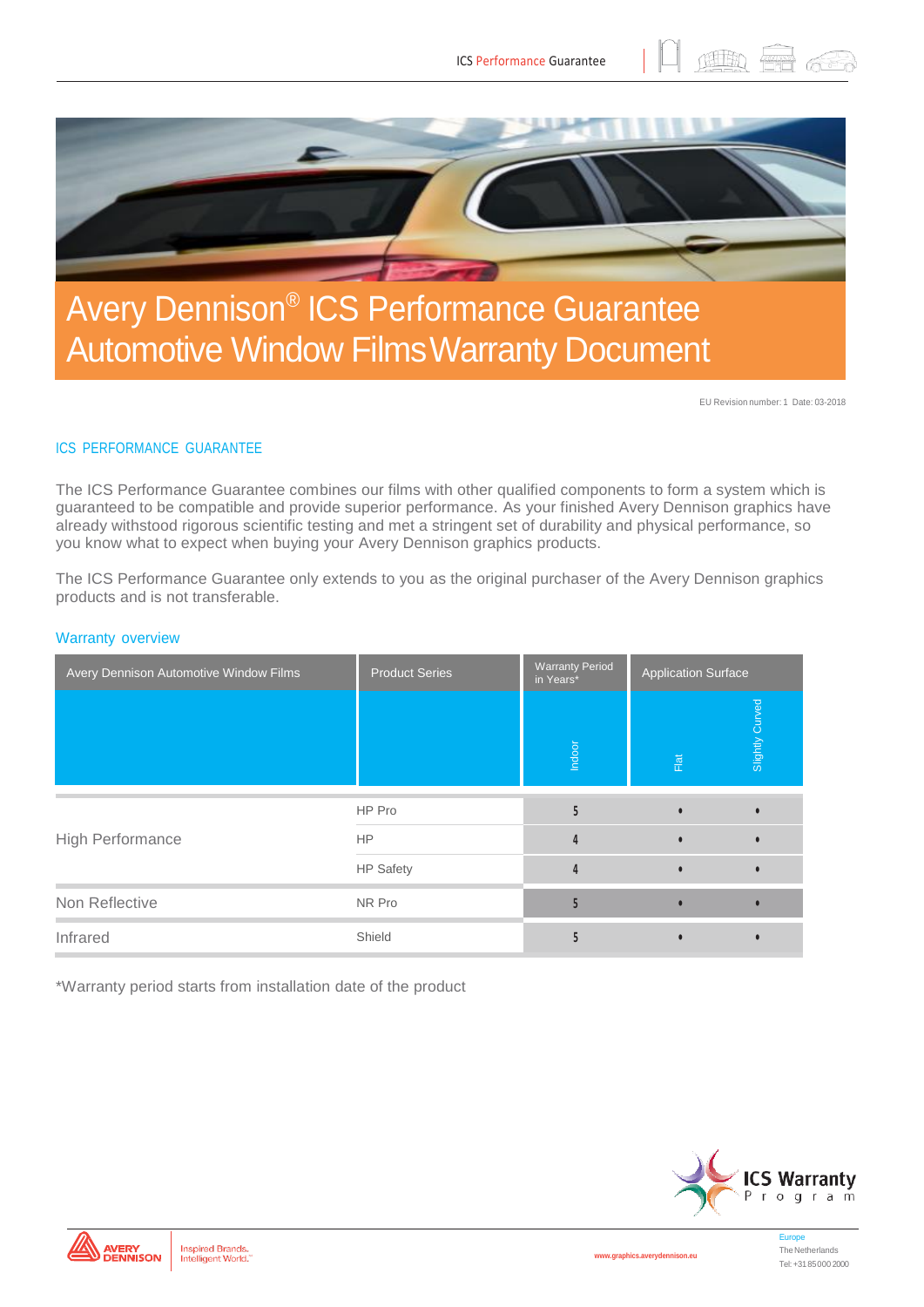田助 無

# Avery Dennison® ICS Performance Guarantee AdditionalinformationonAutomotive Window Films **Warranty**

#### Definition of warranty and potential warranty reductions.

During the warranty period, Avery Dennison warrants that the films will not deteriorate excessively, shall be free from adhesive failure, cracking, delamination, demetallization and that the color of the AWF product shall not fade, i.e the product remains effective for its purpose when viewed under normal conditions.

The actual performance life will depend on a variety of factors, including selection and preparation of substrate, angle and direction of exposure, application methods, environmental conditions and cleaning/maintenance of the films. In case of films used in areas of high temperatures or humidity, high altitudes, industrially polluted areas or the warranty will be further reduced below levels stated in this ICS Performance Guarantee document.

#### Angle and direction of exposure.



### Definition of warranty and potential warranty reductions.

High elevations: In mountain areas UV damage is increased over exposures at sea level. This is due to the air being thinner and therefore damage of UV radiation increases significantly.

Congested urban or industrial areas: Due to increased smog, pollutants and particulates in the atmoshpere, applications have reduced durability expectations. Also horizontal application traps chemicals on the surface of the material, increasing the impact of UV exposure and reducing durability.



**[www.graphics.averydennison.eu](http://www.graphics.averydennison.eu/)**